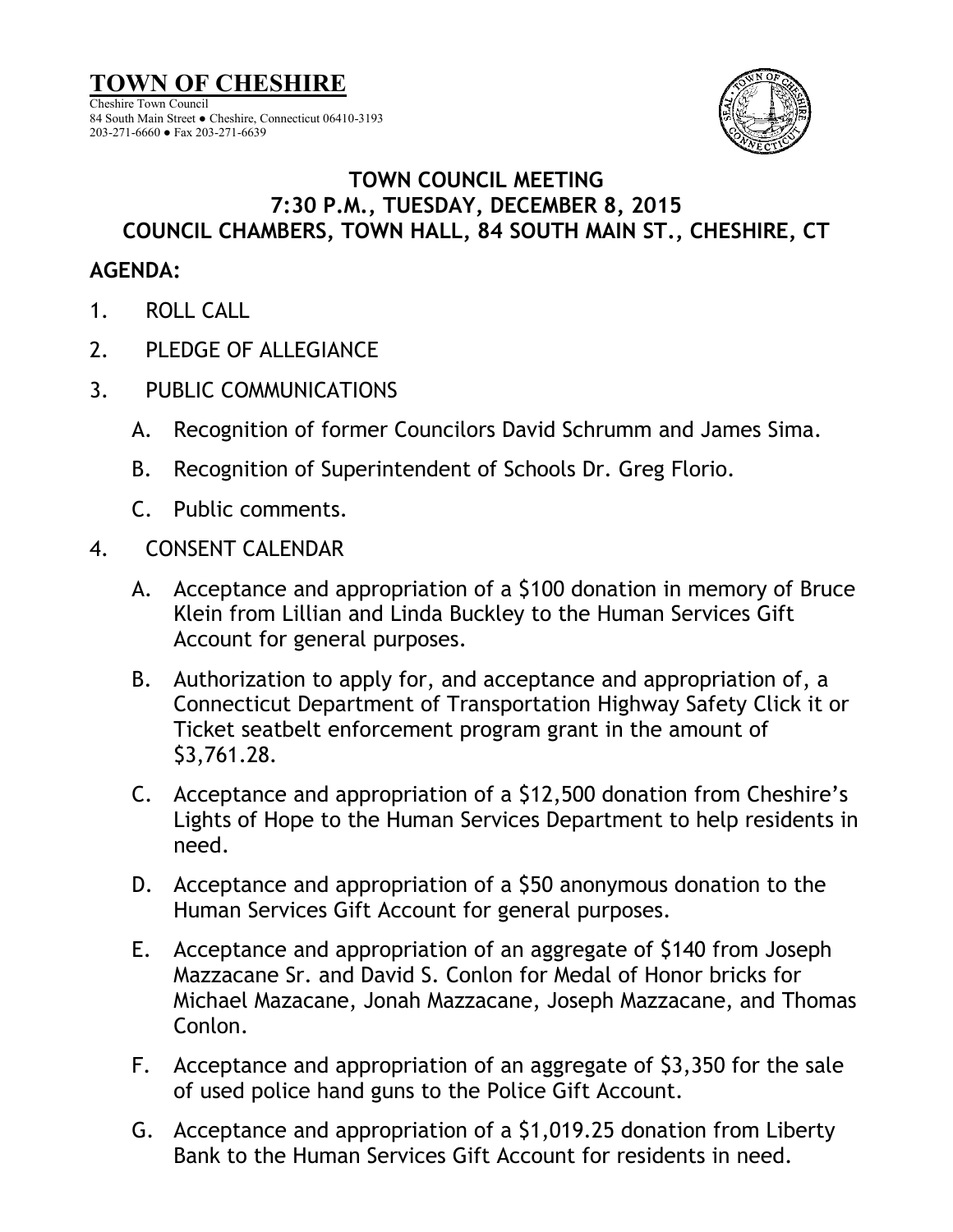- H. Acceptance of a \$3,035 Historic Preservation Enhancement Grant for South Brooksvale Historic District signs, and authorization to execute grant agreement.
- I. Acceptance and appropriation of a \$50.00 donation from Operation Fuel for the Cheshire Fuel Bank Account.
- J. Acceptance and appropriation of a \$470.31 donation from Alex Dragunoff to the Library Gift Account to be used for the purchase of library materials, furniture and computers.
- K. Acceptance and appropriation of anonymous donations totaling \$68.50 to the Library Gift Account to be used for the purchase of library materials, furniture and computers.
- L. Acceptance and appropriation of a \$30.00 donation from Gerald and Dori Corcoran in memory of Bella – a beloved Dachshund to be used for the purchase of library materials, furniture and computers.
- M. Acceptance and appropriation of a \$30.00 donation from Gerald and Dori Corcoran in memory of Tom Cummings to be used for the purchase of library materials, furniture and computers.
- N. Acceptance and appropriation of a \$30.00 donation from "I Could Have Read All Night Book Group" c/o Diane Conroy in memory of Marilyn Rosenfield to be used for the purchase of library materials, furniture and computers.
- 5. ITEMS REMOVED FROM CONSENT CALENDAR
- 6. OLD BUSINESS
	- A. Award of construction bid for Senior Center Renovation project.
	- B. Town Council Rules of Procedure.
	- C. Legislative recommendations.
- 7. NEW BUSINESS
	- A. Authorization to apply for a HUD pass-through grant for home rehabilitation and repair for eligible Cheshire residents.
	- B. Acceptance and appropriation of Eversource Energy Performance Contracting rebate of \$1,252,506.
	- C. Acceptance and allocation of the Waste Water Treatment Plant upgrade project energy rebate of \$205,175.05 to General Fund Revenue.